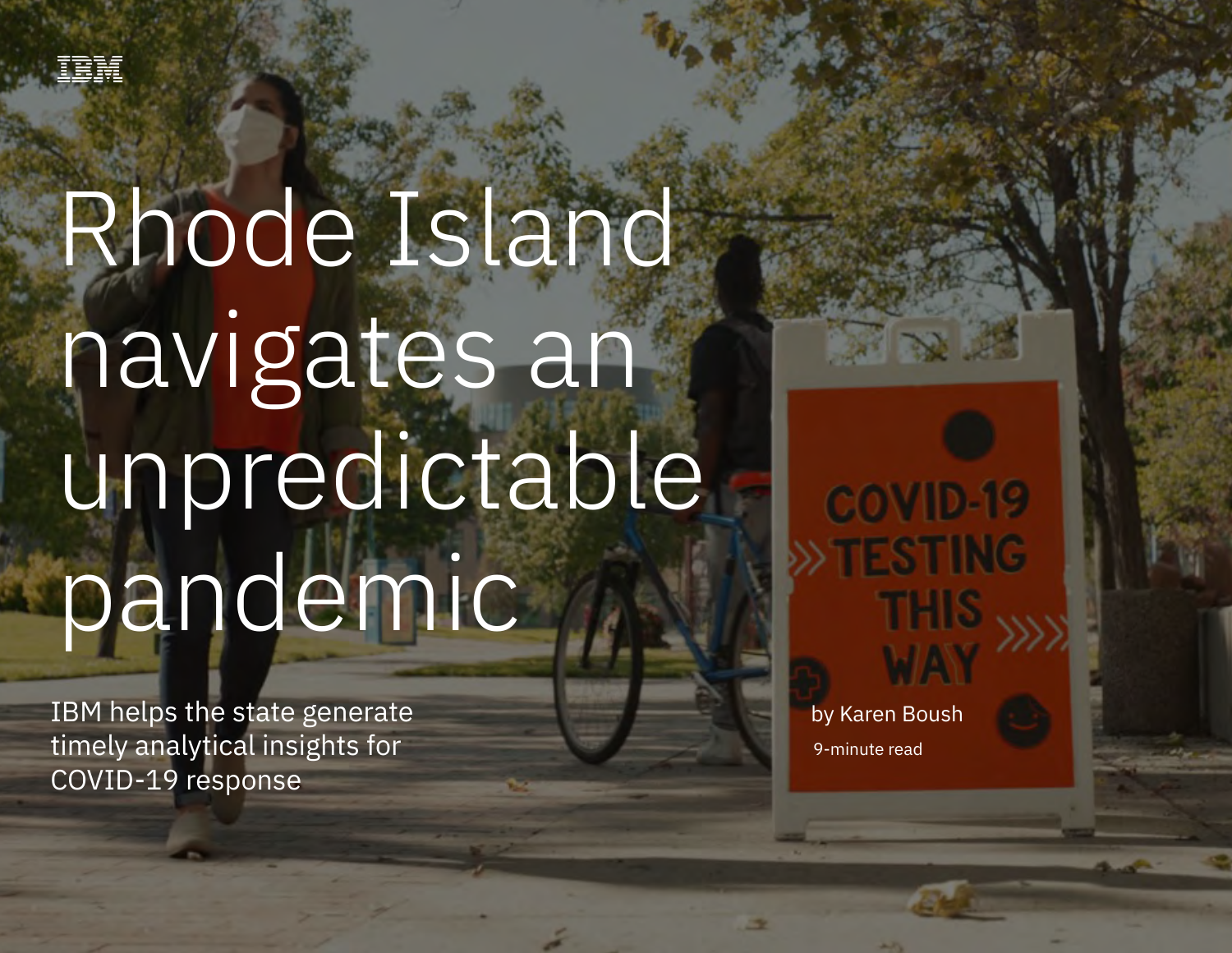IBM helps the state generate timely analytical insights for COVID-19 response 2

n spring 2020, COVID-19 gained a modest foothold in  $\blacksquare$  the State of Rhode Island with a relatively low case rate. However, geographic, demographic and socioeconomic factors put the state at high risk for increased transmission. By December, Rhode Island, the nation's smallest state by area, was reporting [the](https://www.nytimes.com/2020/12/09/world/the-virus-spreads-at-wildfire-speed-in-tiny-rhode-island-surpassing-rates-of-new-cases-elsewhere.html)  [highest rates of new cases](https://www.nytimes.com/2020/12/09/world/the-virus-spreads-at-wildfire-speed-in-tiny-rhode-island-surpassing-rates-of-new-cases-elsewhere.html)  [per capita](https://www.nytimes.com/2020/12/09/world/the-virus-spreads-at-wildfire-speed-in-tiny-rhode-island-surpassing-rates-of-new-cases-elsewhere.html) (external link). I I Spring 2020,<br>
I Spring 2020,<br>
COVID-19 gained a the pandemic's start, everyone from the governor to public<br>
rhealth responders, the media and residents sought accurate,<br>
The start is the current rate of<br>
modest foothol

health responders, the media and residents sought accurate, data-driven and timely Covid insights to help them make decisions. They asked a myriad of questions: What is the current rate of transmission? What are the root causes of surge across different population groups? Who is at the greatest risk of contracting the virus and being hospitalized? What types of social, recreational and professional activities contribute to higher transmission? Should K-12 operations be moved online?

Meanwhile, the state's data team worked diligently to provide actionable information from investigations into confirmed cases and from contact tracing and testing operations, hospitalizations and deaths. Yet the pandemic had hit with such speed, the team didn't have the staff or systems in place to efficiently process and analyze the huge volumes of data being submitted from hospitals, labs and other facilities across the state.

"There's a thirst for data, a thirst for the numbers, a thirst for the science behind the decisions we're making," says Joseph Wendelken, Public Information Officer at the Rhode Island Department of Health (RIDOH). "But we needed to collect the data first [from disparate sources] and have it prepared in a way that people could digest."

Time was of the essence. Collaborating closely the Analytics and AI team at [IBM® Consulting](https://www.ibm.com/services/data-analytics), the state immediately brought in several specialists, built a cloud-based data lake and automated processes to enable faster, more sophisticated and more reliable analysis. Within three weeks, the data team was disseminating deeper Covid insights needed to guide policy and operational decisions and keep the public informed.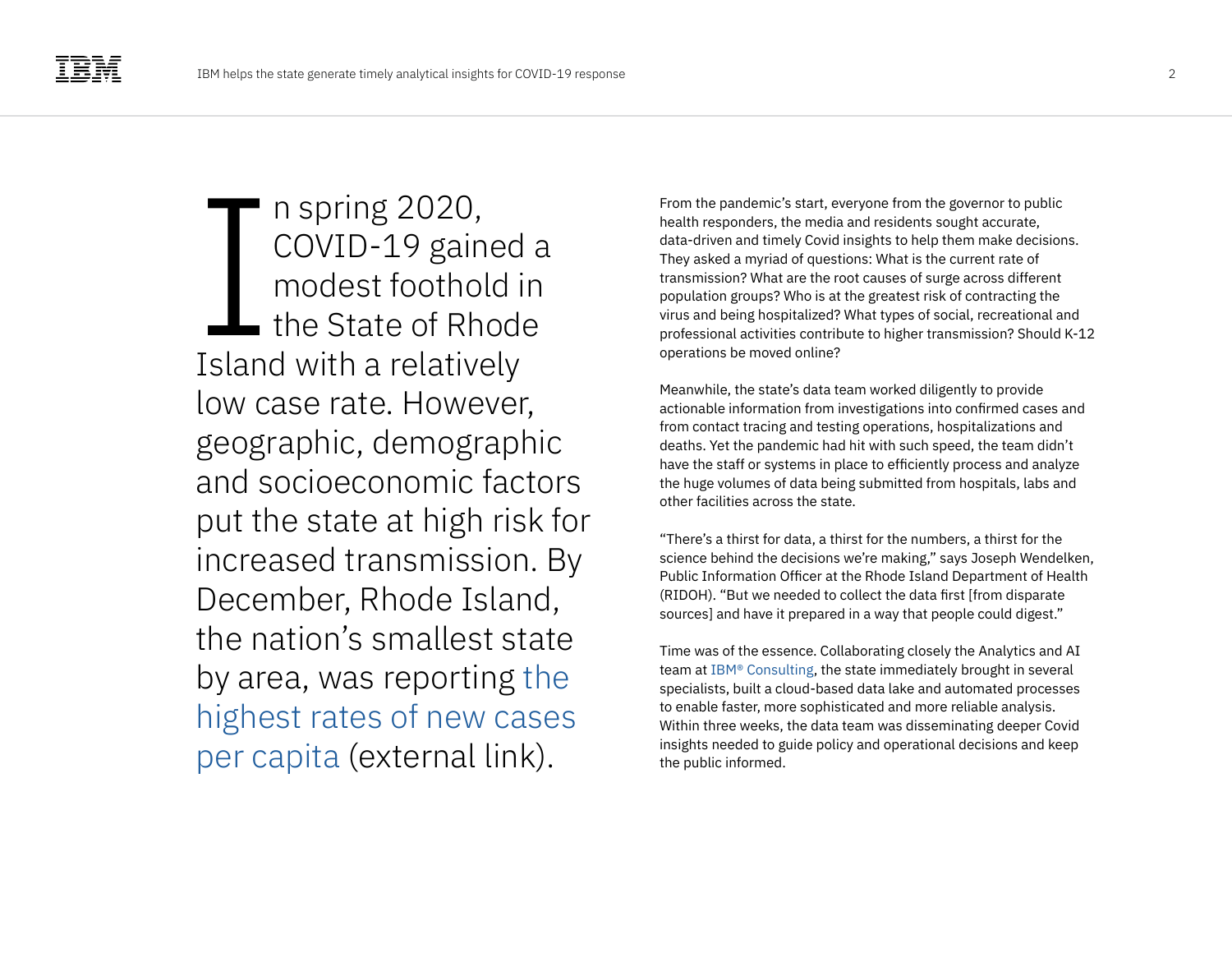Accelerates production of geospatial analytics from

## ~3 days

to 4 hours

Provides near real-time COVID-19 insights to state leaders, who can respond within

hours

to update public health policies

gaps by facilitating more

# Helps close health disparity<br>gaps by facilitating more

resource allocation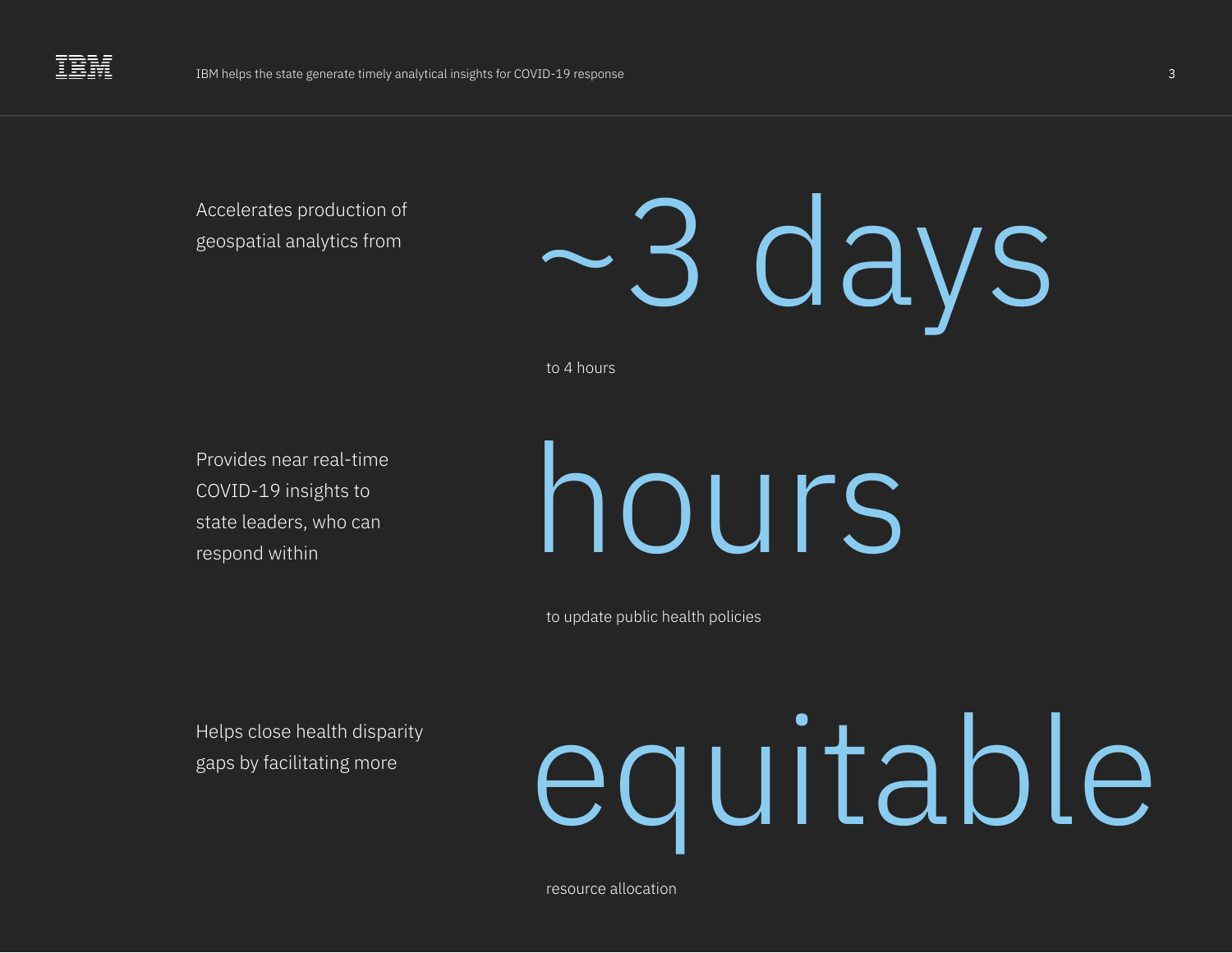#### "IBM has been a game-changer for the Rhode Island Department of Health and for the state on the whole."

**Leanne Lasher**, Chief Data Officer, COVID-19 Response, State of Rhode Island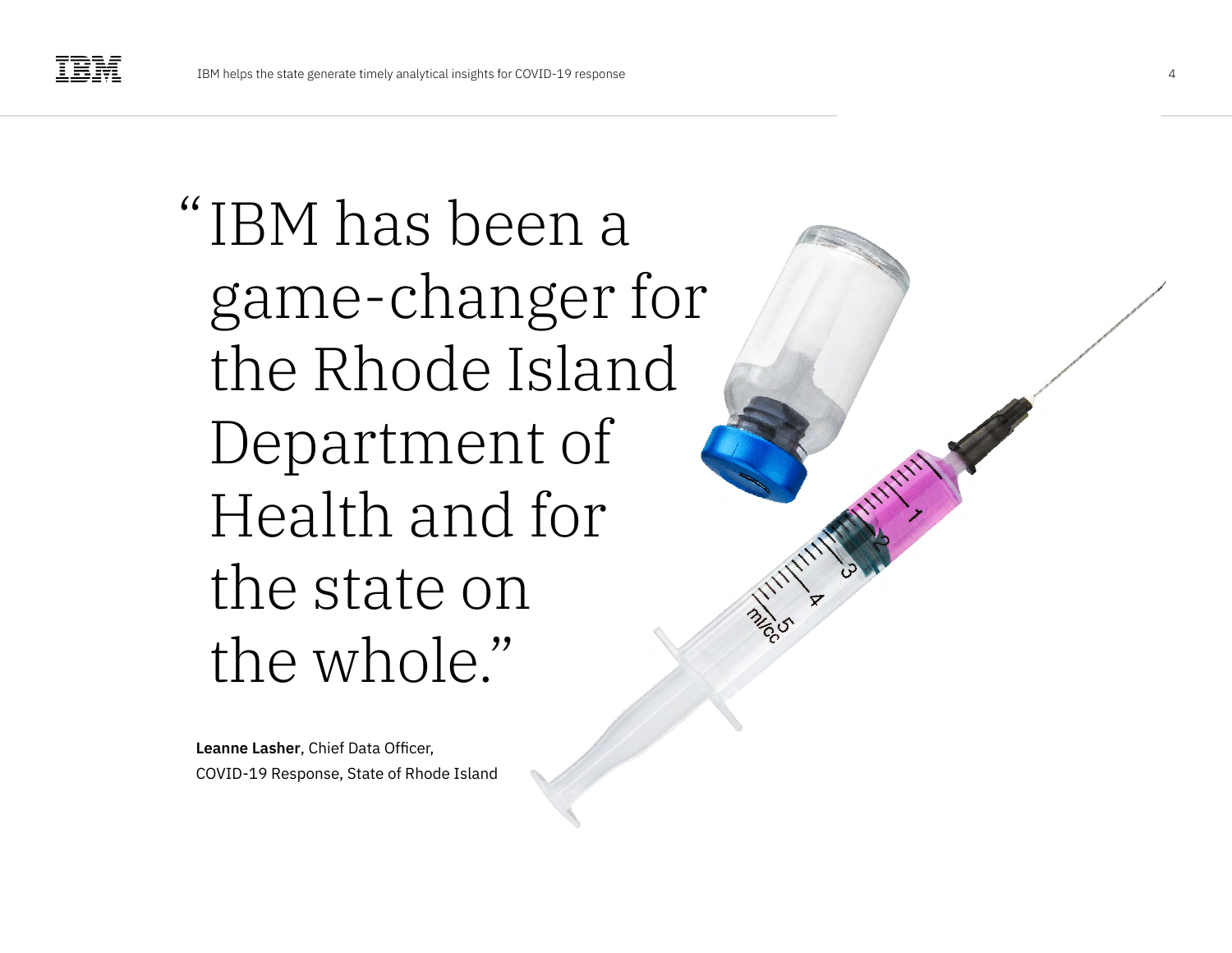#### Health equity first



RIDOH was in many ways well-positioned to help the state respond to a pandemic. It had a national reputation for being forward-thinking. It employed worldrenowned infectious disease and other experts, and it collaborated with leading academic and research institutes.

In addition, it had built an extensive network of local and regional community

partners and then capitalized on that network to help launch the Rhode Island Health Equity Zone initiative. Taking a collaborative, place-based approach, the initiative established statewide Health Equity Zones in which community leaders and residents could come together to identify and address the socioeconomic and environmental conditions driving health disparities in their areas.

Still, Rhode Island is the [second most](https://worldpopulationreview.com/states/rhode-island-population)  [densely populated state](https://worldpopulationreview.com/states/rhode-island-population) (external link) in the US. Plus, a relatively large percentage of Rhode Island's population lives in nursing homes, assisted living facilities and other congregate settings. For these reasons, Rhode Island was especially susceptible to rapid spread of the potentially deadly virus.

Once Covid cases were detected in Rhode Island, former Governor Gina Raimondo put in motion a unified, wholeof-government response to the crisis. She formed the COVID-19 Response Unit, an interagency organization tasked with helping the state mitigate and reduce the virus's impact and spread in Rhode Island.

She collaborated with the state's Equity Council to help ensure prioritization of the specific needs of communities of color, low-income neighborhoods and highdensity areas, which were among those hardest hit by the pandemic. In addition, she urged citizens to stay at home, temporarily closed all public schools, and initiated widespread tracing and testing programs.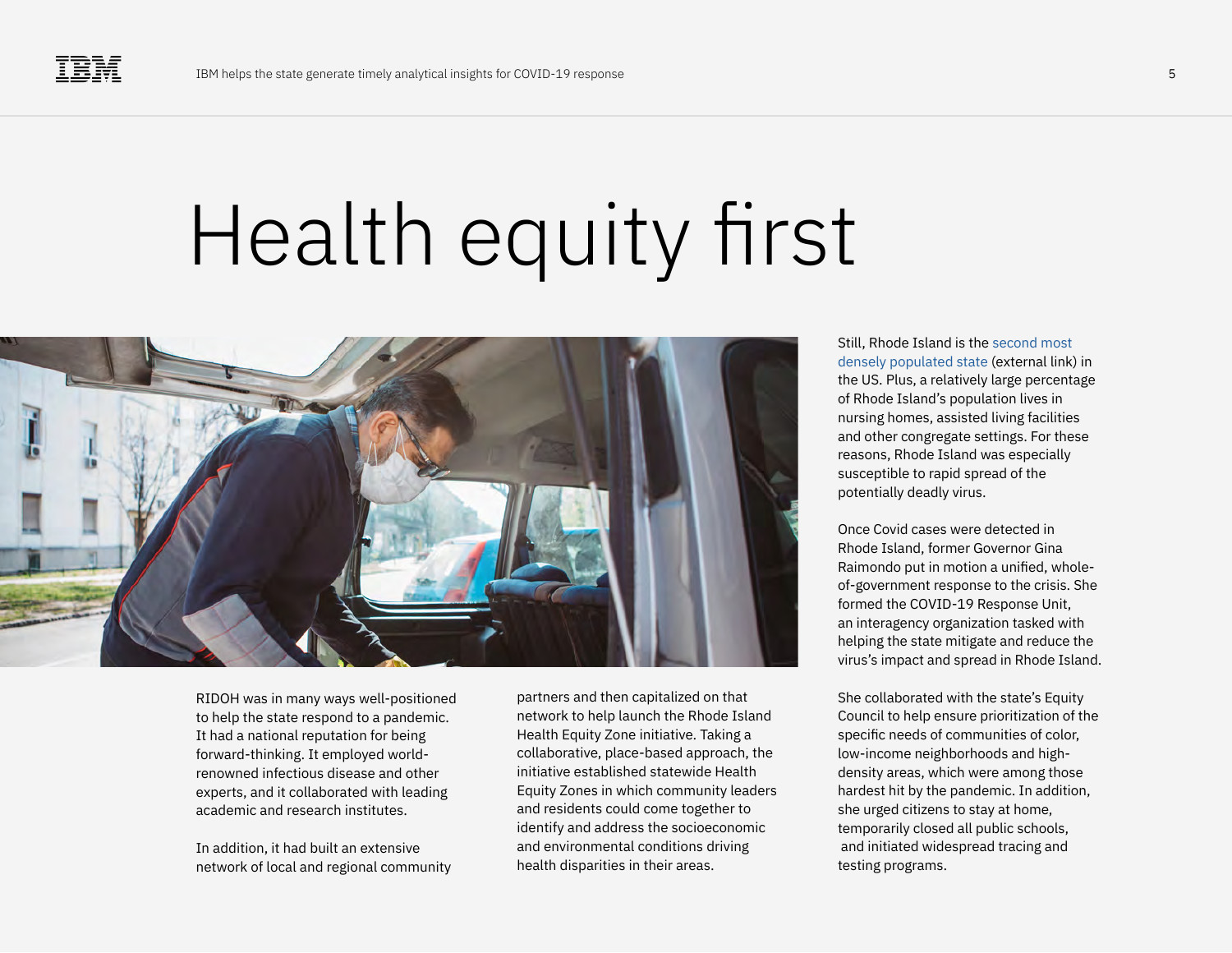Raimondo and her leadership team adopted science- and data-driven decision-making as foundational to the state's emergency response and recovery strategies. "The data on case rates and how Covid is impacting different communities throughout the state are really at the heart of every decision we make," says Wendelken.

For example, early in the pandemic, the state used insights gleaned from case and hospitalization rates and other zip-code-based data to identify impacted communities. Then, leveraging Health Equity Zone relationships and infrastructures, it distributed food, masks and other supplies to people isolating in impacted areas and facilitated contact tracing and testing in those areas.

"Something that's unique about Rhode Island is that people really identify with where they live. It's a very communityoriented place ... So we worked very closely with our Health Equity Zones, with city and town governments, to really build that engagement at the local level. That's been consistent throughout the response," says Wendelken.

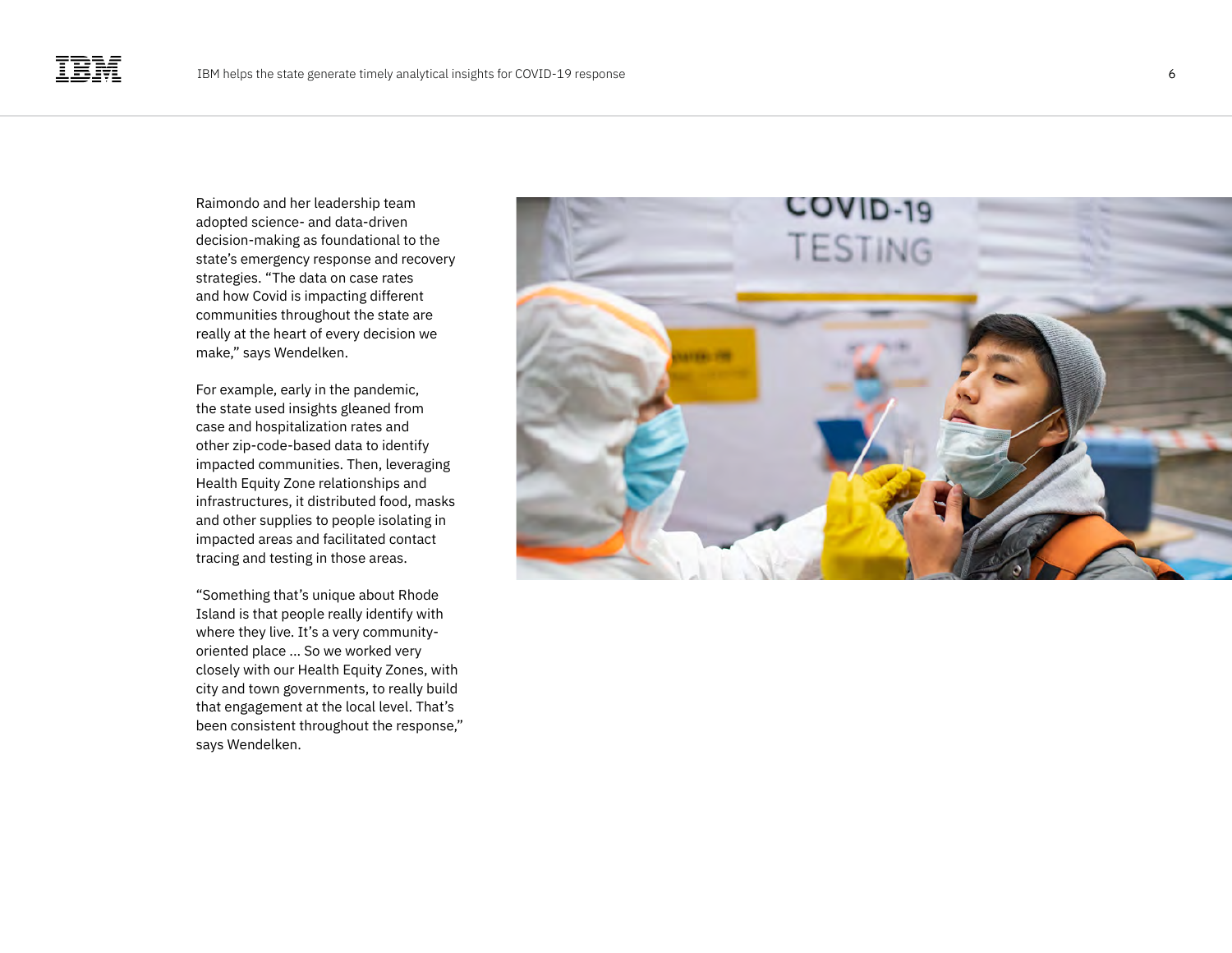### An urgent need for timely insights



Leanne Lasher, Chief Data Officer of COVID-19 Response for Rhode Island, oversees the Data and Analytics team on the COVID-19 Response Unit. She and her team are responsible for generating daily Covid surveillance data, analytics and insights to be shared internally and with the public.

Previously, Lasher was a Data and Analytics team manager for the COVID-19 Response Unit. During the early months of the pandemic, she and the team built several Covid data systems that pulled information from complex sources. They also developed multiple routine reports to relay relevant statistics and critical insights to state officials, leveraging descriptive and predictive dashboards. Their work helped establish Rhode Island as a leader in datadriven decision-making, including earning the state a top data-quality grade from the [COVID Tracking Project](https://covidtracking.com/analysis-updates/the-state-of-the-states-data) (external link) that monitored public Covid data.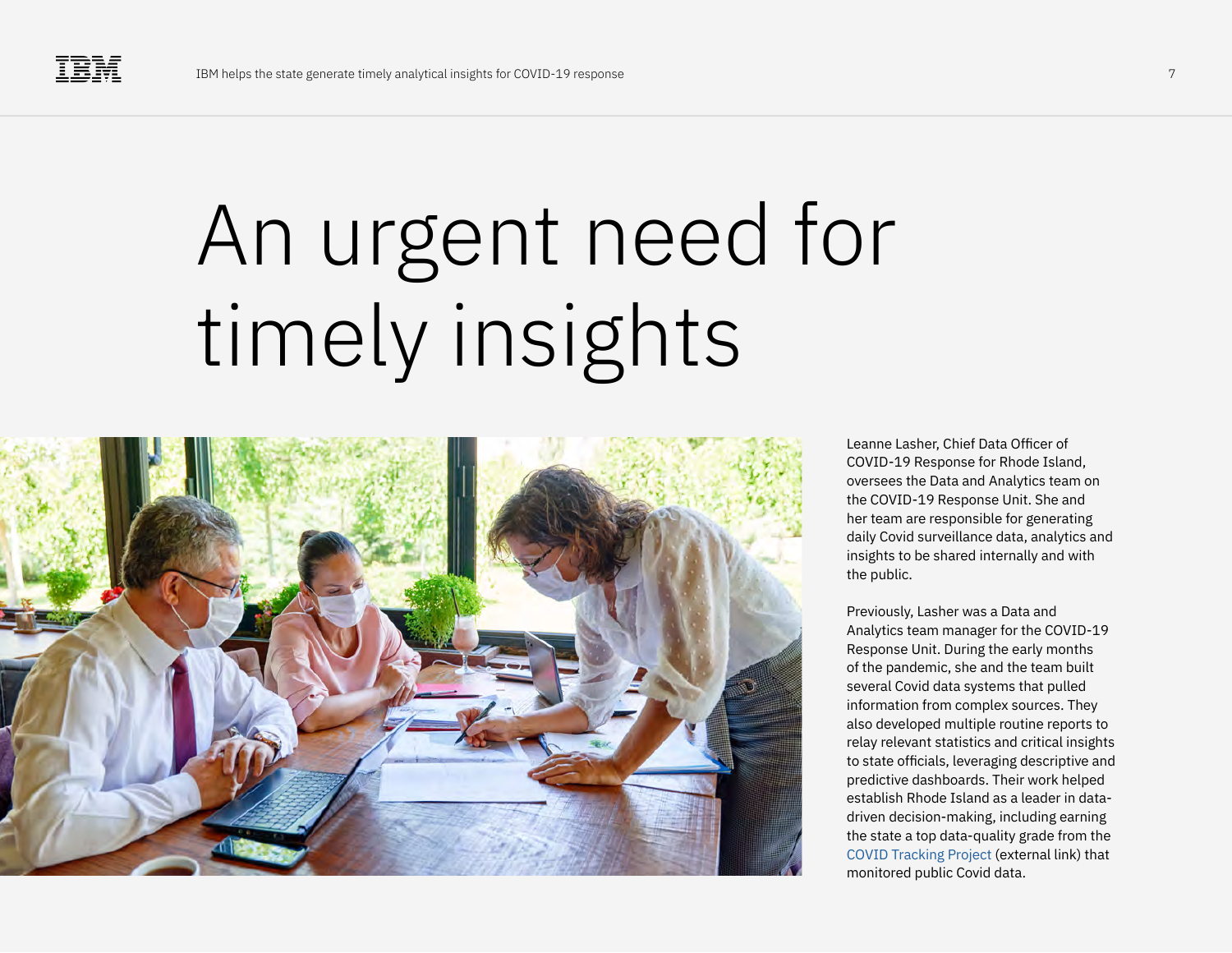Still, the team relied on cumbersome, often paper-based processes to merge data sets into a single, trusted source of core data needed to produce descriptive statistical reports and geospatial analyses.

"The Covid data systems were set up so quickly and collected in a variety of different manners, so there were many complex data sets. For example, we were collecting lab results from over 40 different testing sites," explains Lasher. In addition, bugs in the code used to download and merge data sets could take a full day to resolve, she says.

"We were producing an extremely high number of reports and responding to multiple data requests. There was so much information for leadership to digest that we needed a way to synthesize data sets so that we could generate actionable insights to be disseminated through several channels for leadership and citizens," says Lasher.

Furthermore, Lasher didn't have enough staff with the required skills. Her team had been expanded, but turnover rates remained high. Lasher estimates that during the summer months she spent approximately 50% of her time on recruitment and training.

Given these challenges—and an everchanging pandemic landscape—by August it became clear that Covid response was a few weeks away from experiencing an interruption in its ability to provide consistent and effective data and insights to inform its operation and strategy. The data team needed an urgent inflow of analytics support and robust technologies to continue its mission.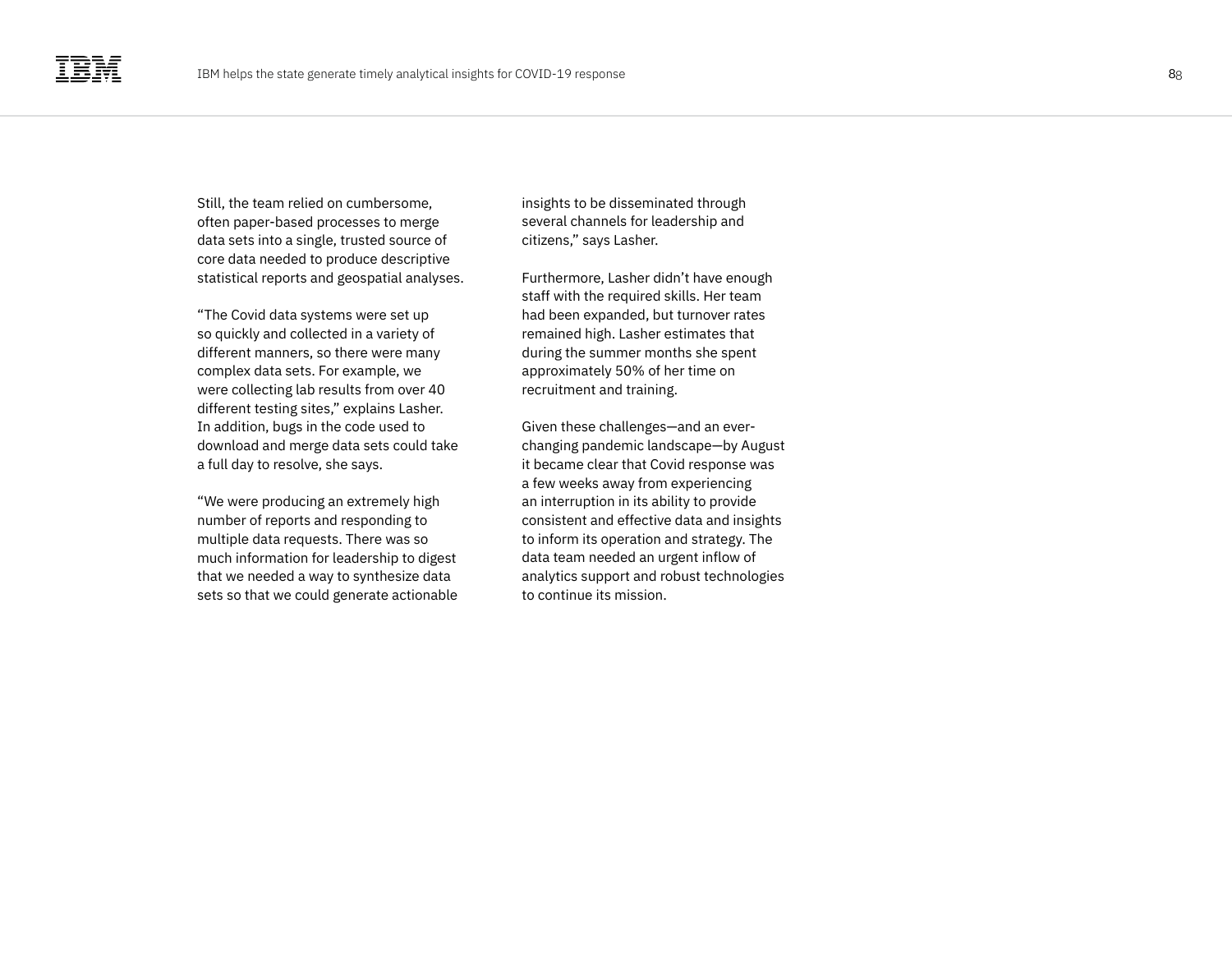### Partnering with IBM



The COVID-19 Response Unit had recently engaged IBM Consulting to help modernize and automate its Covid systems, in part so that K-12 students could return to in-person classrooms in September. Toward this end, IBM helped the state set up a specialty K-12 case investigation and contact tracing team and a K-12 testing call center in two weeks. The department also worked with IBM to establish a COVID-19 Operations Contact Center and launch an online virtual agent for the general public assistance around COVID-19.

As part of this engagement, the unit participated in a two-week design thinking and analytics insights usability workshop with IBM as an initial step for improving the state's data and analytics operations. Using [IBM Enterprise Design Thinking®](https://www.ibm.com/garage/method/practices/think/enterprise-design-thinking) and other [IBM Garage™](https://www.ibm.com/garage) methodologies proven practices that guide organizations through designing, building and scaling solutions for end-to-end transformation— IBM helped the unit assess "as-is" data and analysis processes and map their desired "to-be" state.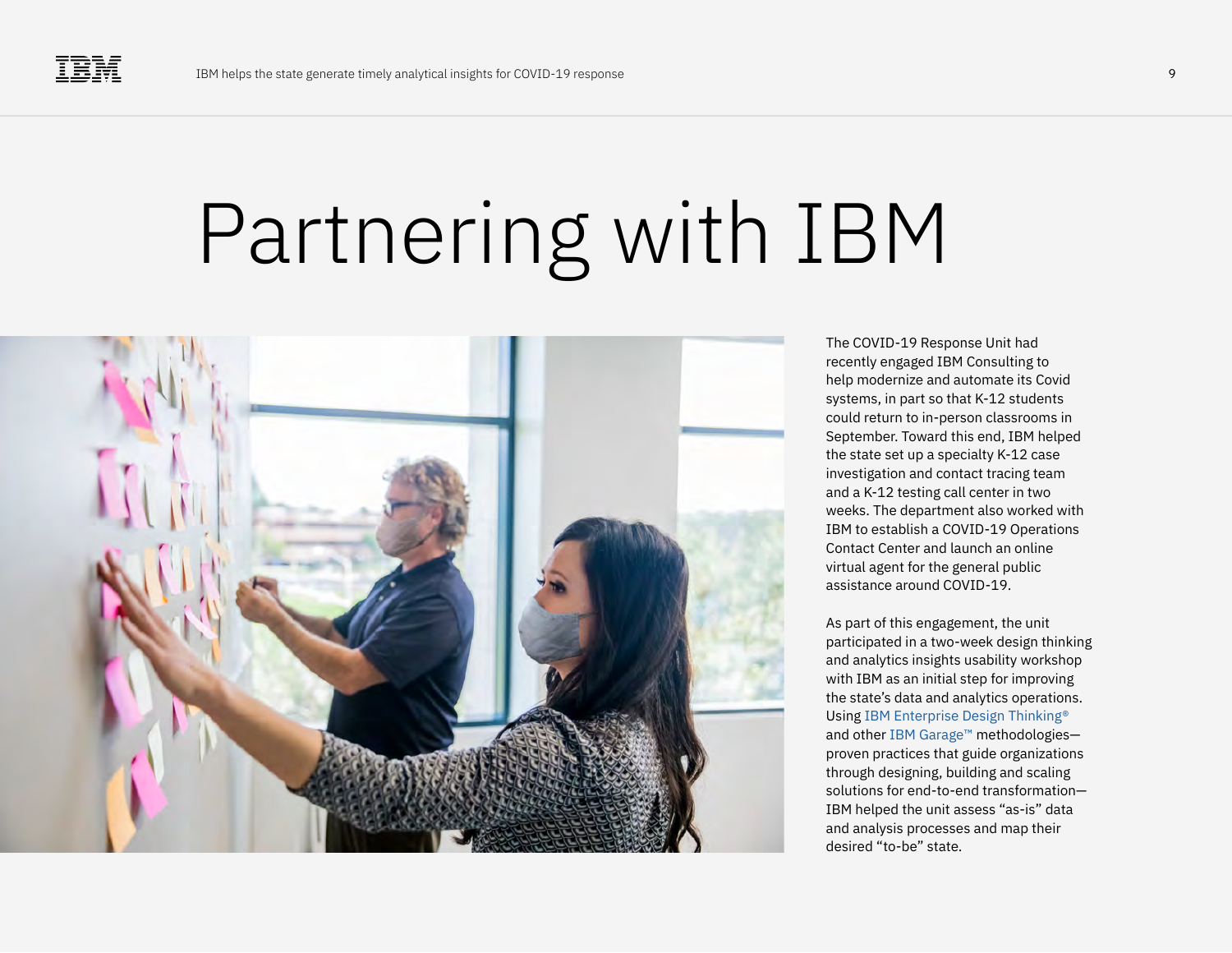In a collective ideation session, participants identified and prioritized the importance of analytics projects and queries the unit hadn't yet had the time, capacity, skills or resources to address. This exercise led to the shared realization that one of the unit's top priorities should be to enable faster, more reliable, near real-time insight generation enabled by a new Covid data lake.

Appreciating IBM's thought leadership, innovative methods and high-quality work, the unit engaged IBM to help it achieve the goals envisioned in the workshop. It also took into account IBM's collaborative, empathetic approach and demonstrated ability to quickly scale analytics.

"I was surprised with how quickly IBM earned my trust …," says Lasher. "IBM came on board and said, 'Let's learn about this together and talk about the best approach.' So I really felt that they were thought partners in approaching the work. They had a clear process for how they were going to help us with staffing and for knowledge transfer. They had resources available immediately."

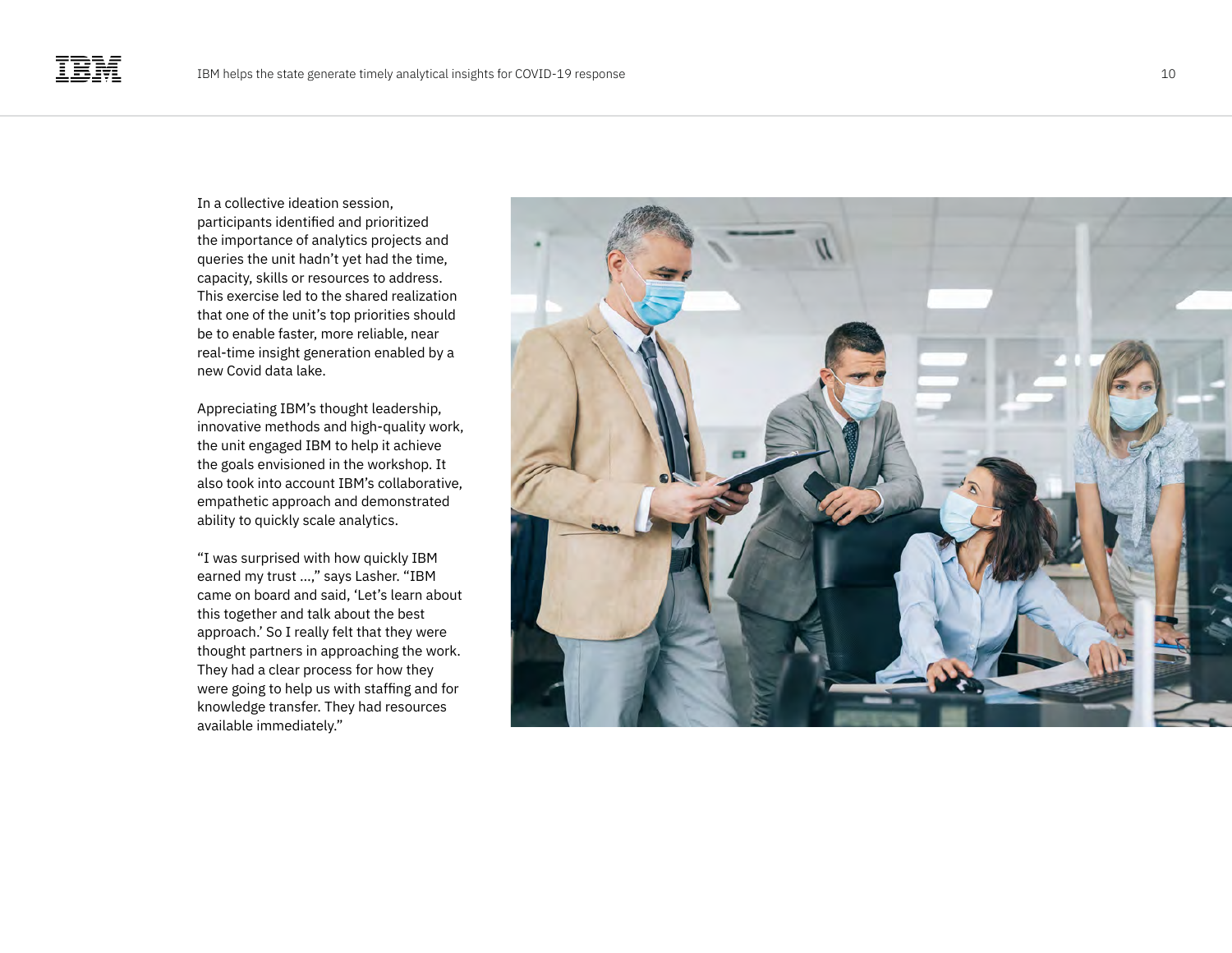#### Teamwork in action



To facilitate project development, IBM assembled a team of data scientists, data engineers, insights strategists and an insights storyteller to share their expertise and know-how. IBM also contributed

natural language processing and machine learning capabilities and external, non-Covid data sets unique to IBM, such as those containing mobility and citizen behavior insights.

To achieve rapid time to value, the team drew from the [IBM Consulting for AI at](https://www.ibm.com/services/artificial-intelligence)  [Scale](https://www.ibm.com/services/artificial-intelligence) services offering—a comprehensive consult-to-operate framework for developing a data strategy, governing data and scaling analytics. Plus, IBM continued to use Garage user-centered, agile methods, including two-week sprint planning processes.

In collaboration with RIDOH, the state's Department of IT and [Amazon Web](https://www.ibm.com/services/cloud/aws)  [Services](https://www.ibm.com/services/cloud/aws) (AWS), IBM helped build a platform to support the Covid data lake. The data lake, running on an AWS cloud infrastructure, holds complex case investigation and contact tracing data captured through Salesforce software. IBM connected the data lake to the Salesforce platform, used for case investigation and contact tracing, so that data sets could be automatically produced and made available at 10 AM every day for generating critical reports. IBM also automated creation of geospatial analytics, which pull from COVID-19 case and other data to highlight concentrated areas of COVID-19 infection in Rhode Island.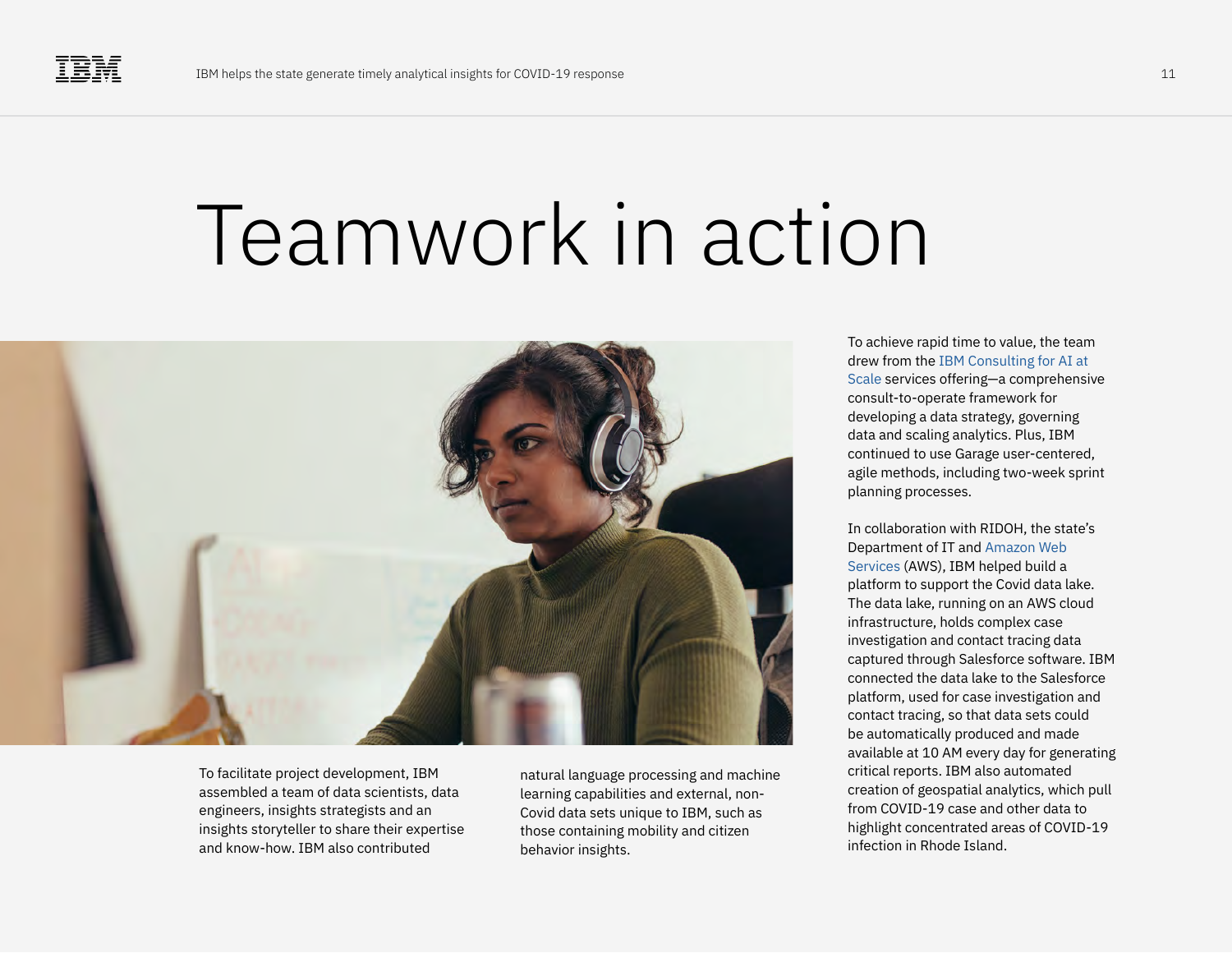"When you already [lack] resources to produce the work, to have that kind of [time] savings is really incredible. So the automation of those systems was a tremendous value to the Department of Health," says Lasher.

Within the first month of IBM coming on board, the initial iteration of the AWS–based data lake was completed. In addition, the Data and Analytics team and IBM presented a series of key findings to the governor and her cabinet. Insights confirming that communitybased spread was responsible for the majority of the state's COVID-19 cases were shared the next day in a [press](https://turnto10.com/news/local/ridoh-says-data-backs-up-claims-on-how-covid-19-is-spreading-in-rhode-island)  [conference](https://turnto10.com/news/local/ridoh-says-data-backs-up-claims-on-how-covid-19-is-spreading-in-rhode-island) (external link).

IBM also enhanced RIDOH's statistical methods so that the Data and Analytics team had access to more variety of descriptive and predictive data science models. Plus, it developed a structure for storytelling with data to rally policyand decision-makers and subject matter experts around fact-based decision-making.

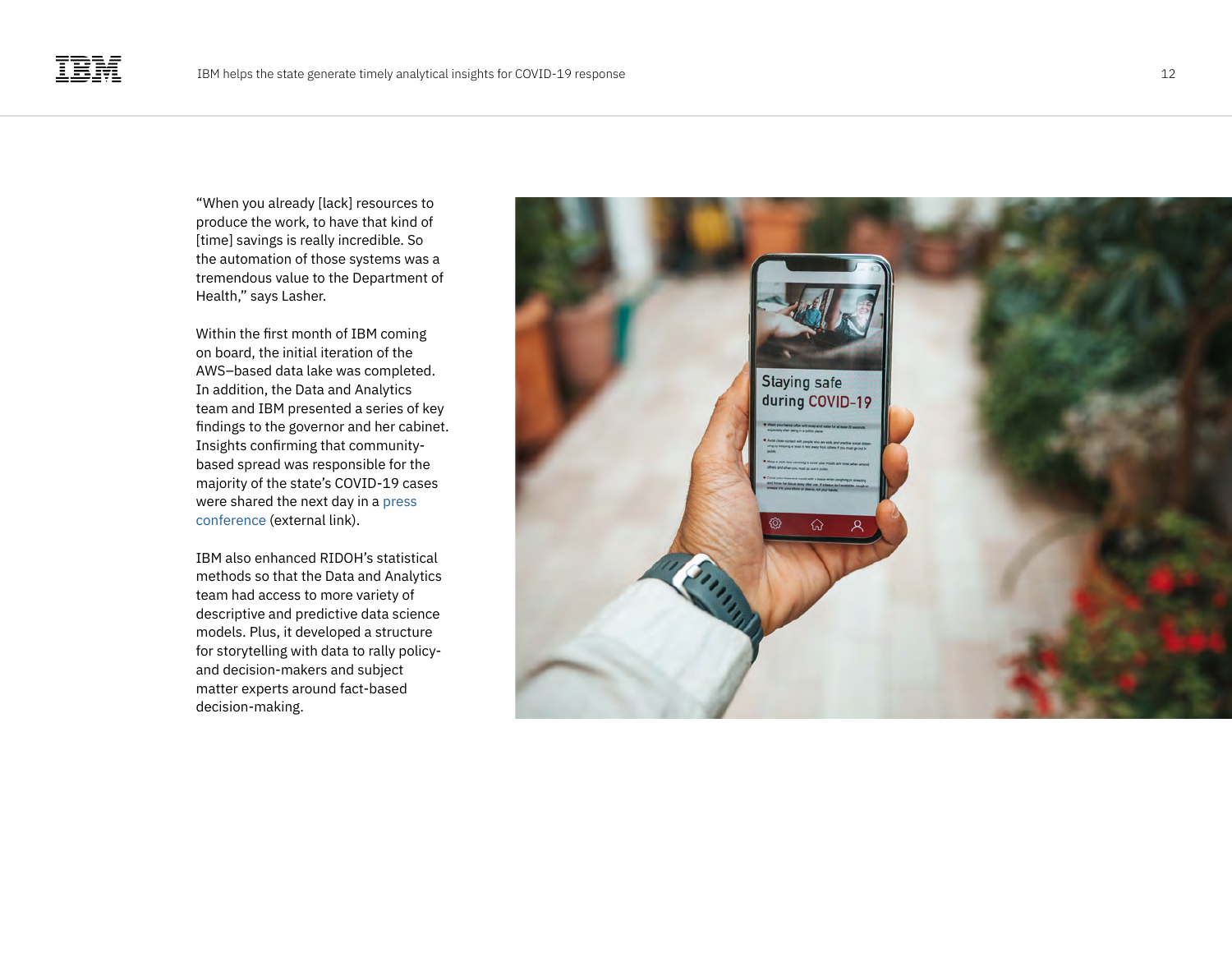#### Data to insights to policy



With the winter months and holiday season fast approaching, the governor and COVID-19 Response leaders next turned their attention to the anticipated surge in infections. To help translate

Covid data to insights to policy, former Governor Raimondo asked one of the Analytics and AI leaders at IBM Consulting to temporarily join her leadership team as chief data officer.

For the next several months, Rhode Island principals worked shoulder to shoulder with IBM to identify existing and emerging data patterns and then put in place appropriate mitigation strategies, including the following:

- Implementing the "Rhode Island Pause," a three-week period in late 2020 when the state shut down major public events and curtailed other social gatherings to help slow recent spikes in Covid cases and hospitalizations.
- Prioritizing vaccine distribution in early 2021 based on age, preexisting conditions, geographic location and other variables so that limited vaccine supplies could be optimized to help prevent hospitalizations and deaths.
- Allocating testing and treatment resources based on transmission hotspots and near real-time emerging trends.
- Identifying pandemic-fueled disparities in health and healthcare and prioritizing equitable allocation of emergency response services.
- Guiding the state's economic recovery, including when and where to apply restrictive policies.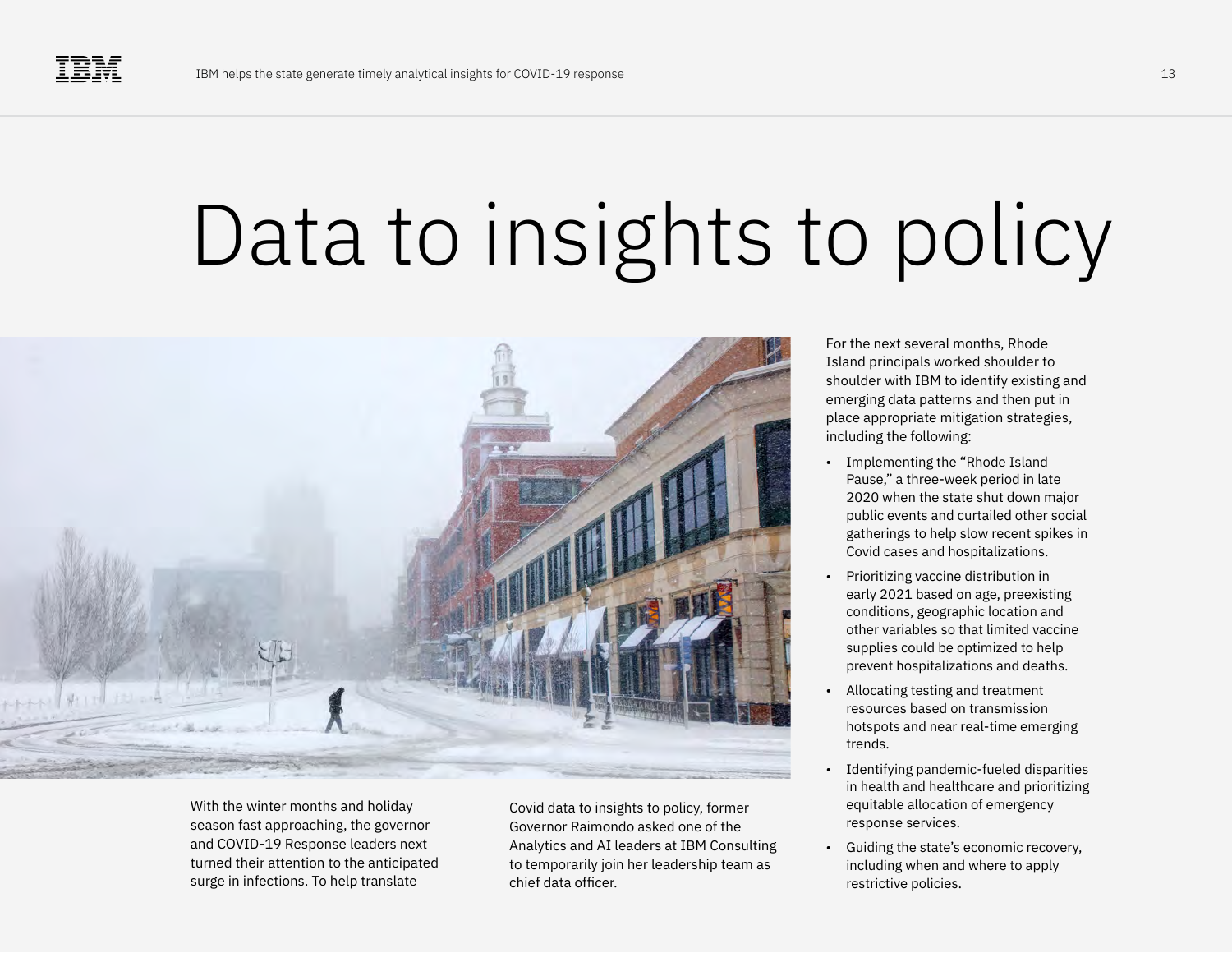Wendelken and his colleagues in the Policy, Information and Communications division within RIDOH also used the insights to help convey the rationale behind the decisions to the media and public, such as for the Rhode Island Pause. "It was important that people understood why we were taking the approach that we were taking, because [for many] it was a huge sacrifice," he says.

During regular internal meetings, Wendelken gathered with COVID-19 Response team members, including IBM specialists, to review the latest data briefs and put context around the numbers. "I sometimes think about ourselves as data translators …, and it's hard to tailor [translations] to people with different levels of data literacy," he says.

Working with the IBM team on a daily basis, Wendelken didn't view it as a separate entity. "[They were] partners in our trust ... Having that trust and building those relationships was really foundational to what we were able to do," he says.

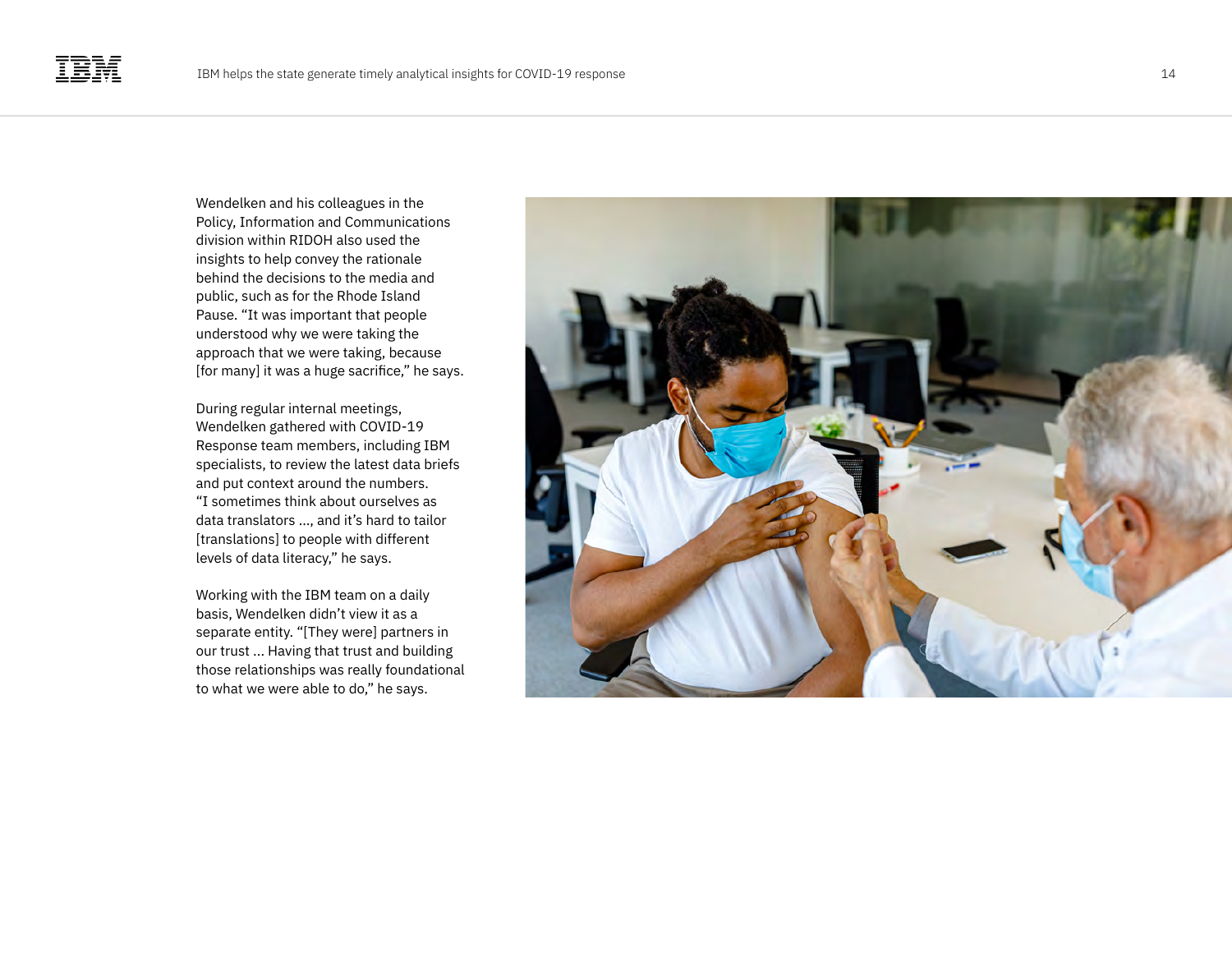#### Near real-time, data-driven decisions

RIDOH benefited in several ways from its collaboration with IBM.

First, RIDOH can perform faster, more effective insight generation, including taking advantage of external data sources unique to IBM. For example, some reports, such as geospatial analytics, that used to take four days are now generated in as few as four hours. In addition, the team quickly processed data and reported on up to approximately one million test results per month.

Second, RIDOH can ensure continuity of operations. Having augmented its staff with the right mix of IBM data engineers and data scientists, the Data and Analytics team saved hours of time previously spent on recruiting and training.

Third, with an AWS cloud-based Covid data lake, RIDOH can help the state deliver a robust and systematic response. Rhode Island leaders now have access to high quality, easy-to-comprehend, digestible

and actionable insights generated through complex analytical, descriptive and predictive modeling. As a result, they can use near real-time information to update public health policies and Rhode Island citizens, if needed, within hours.

The state can also use the insights to better address health disparity gaps through effective allocation of vaccines, tests, treatments and other supplies to the hardest-hit areas, in the process strengthening its ties with Health Equity Zone and other community leaders. In addition, it can empower residents with insights needed to better protect themselves, their loved ones and their communities, especially as new Covid variants appear and spread.

"IBM has been a game-changer for the Rhode Island Department of Health and for the state on the whole," emphasizes Lasher. IBM made it possible for RIDOH to approach analytics with not only new technologies, processes and data sets but also a new mindset.

The collaboration continues. Teaming with the state's IT department and AWS, with whom it has a strategic partnership, IBM is helping the state further develop and scale the Covid data lake and streamline processes though automation. As the pandemic transitions into an endemic, Lasher and other COVID-19 Response leaders also anticipate working with IBM to evaluate and define data and analytics requirements for a new phase of response focused on recovery. Areas of potential analysis include the impact of COVID-19 on mental health and socioeconomic development within the state.

COVID-19 Response leaders also plan to build and run models that take advantage of the state's and other data sets to predict future scenarios around COVID-19 infection trends. "The amount of Covid data that [RIDOH] has is tremendous …," says Lasher. "We would love to work with IBM to dig into that data."